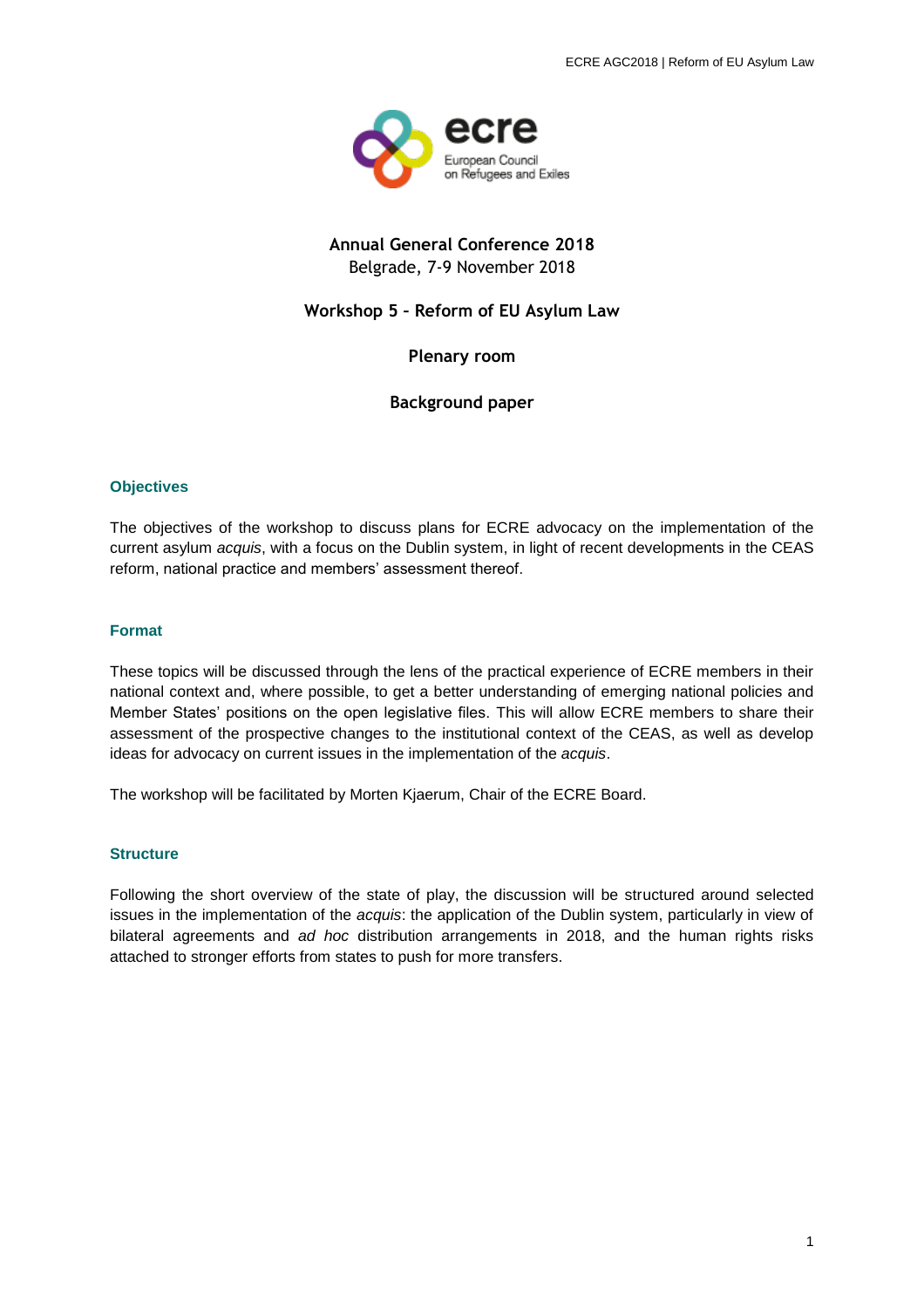## **Agenda**

- 14:00 Introduction Morten Kjaerum, ECRE
- 14:10 Update on CEAS reform package, and latest proposals on EU Asylum Agency Regulation, European Border and Coast Guard Regulation, and Migration Statistics Regulation Minos Mouzourakis, ECRE
- 14:30 Selected issues in the implementation of the Dublin system
	- *-* Administrative arrangements supporting and/or circumventing the Dublin system: the case of Germany's bilateral agreements Bernward Ostrop, Caritas Germany
	- *- Ad hoc* responsibility-sharing and impact on procedural guarantees: the case of disembarkation arrangements
	- *-* "Push for transfers" and impact on procedural guarantees: the case of outgoing procedures in France and Italy
- 15:15 ECRE advocacy plans, opportunities at national level and members' involvement *Discussion*
- 15:50 Conclusion and wrap up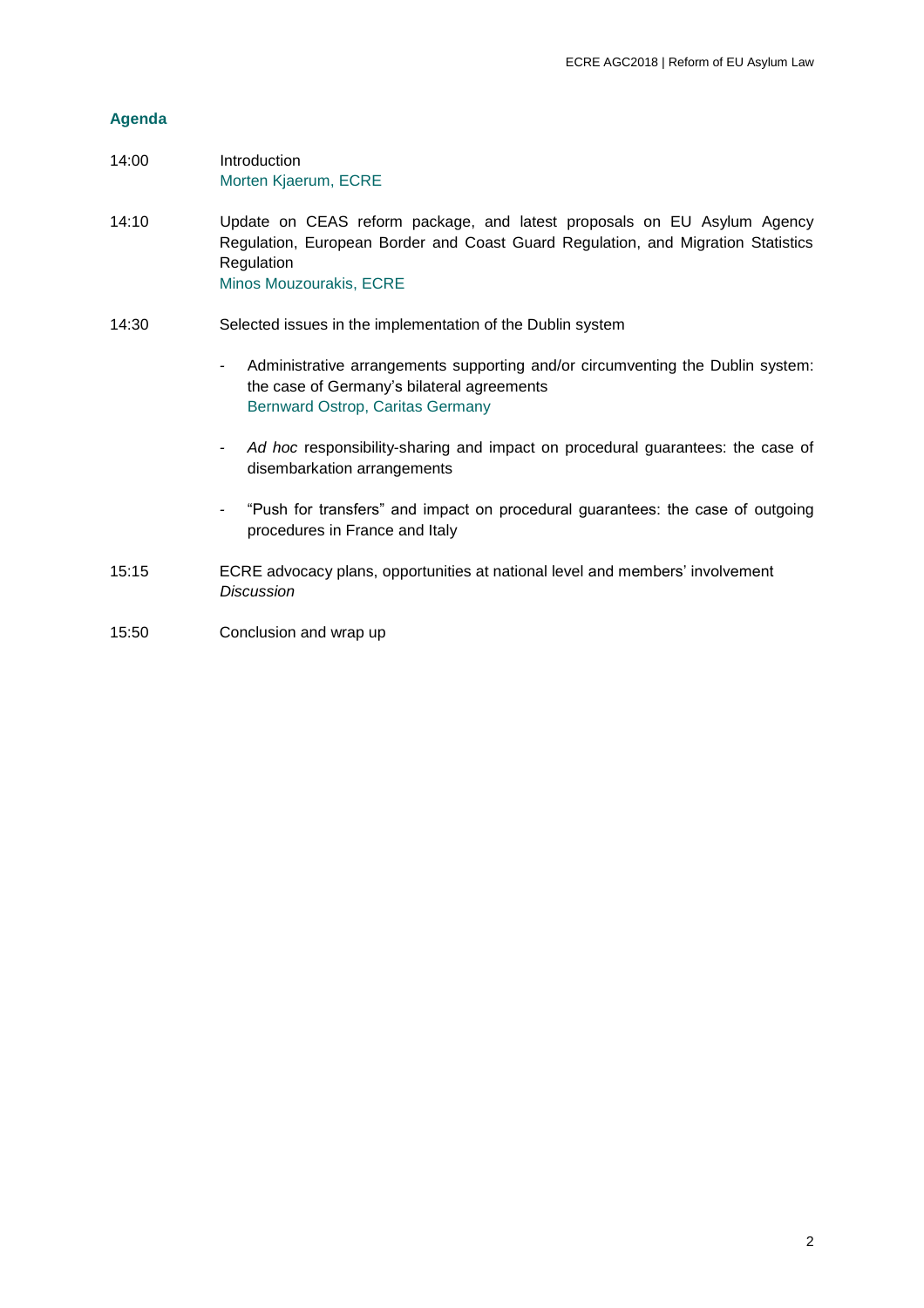## **Background Note**

## **1. The institutional reform: the 'surviving' legislative proposals**

Although political agreement had nearly been reached on the recast Reception Conditions Directive, the Qualification Regulation, the recast Eurodac Regulation and the Resettlement Regulation in June 2018, negotiations are stalled since the Austrian Presidency has not picked up the discussion with the European Parliament following the compromise submitted its predecessor. Discussions on the Asylum Procedures Regulation continue within Council, while the formal negotiations on the Dublin IV proposal have been replaced again with informal bilateral meetings to establish Member States' positions on solidarity. Council has recently shifted its focus to policy discussions on disembarkation, while the European Commission tabled a new round of legislative proposals on 12 September 2018, consisting of a recast Return Directive, a new mandate for the European Border and Coast Guard, and an amended proposal on the EU Asylum Agency. Against this backdrop, and bearing in mind the European Parliament elections of May 2019, it seems unlikely the CEAS reform will ever be agreed.

The legislative proposals relating to asylum which are still discussion at the moment are:

a. European Union Agency on Asylum (EUAA) – Amended proposal

The amended four-article proposal –  $COM(2018)$  633 – aims to complement the provisional interinstitutional agreement between the Council and the European Parliament of 28 June 2017 on the previous proposal – [COM\(2016\) 271](https://eur-lex.europa.eu/legal-content/EN/TXT/?uri=COM:2016:0271:FIN) – by further enhancing the EUAA's powers to provide direct support to Member States in processing individual asylum applications.

The amended Article 16 enables the EUAA to identify applicants and register applications, as well as assist Member States with carrying out admissibility, substantive and Dublin interviews. In addition the Agency can assist with information provision to applicants and can be tasked with the carrying out or coordination of allocation or transfer under the Dublin system. A new Article 16a further details the EUAA's role in assistance with the asylum and Dublin procedure and specifies the activities that may be undertaken by the members of the asylum support teams it deploys. These encompass all type of activities of national caseworkers at the first instance stage, including registration, assistance with lodging, conducting interviews as well as tracing of family members or carrying out take charge and take back procedures in the framework of the Dublin Regulation. The new provision also includes convoluted wording on EUAA-deployed experts' powers to prepare the actual decisions, which remains the prerogative of the national authorities. Whereas experts from the asylum support teams are entitled to "prepare decisions on applications" they can also "provide those decisions to the competent national authorities" responsible for taking individual decisions. The intention is clearly to maintain final decisions with the national authorities, but the wording used is at least confusing as providing decisions to national authorities suggests that they would not even have to rubberstamp the assessment made by EUAA-deployed experts. The implications of such wording will need to be clarified.

If adopted, these provisions would resolve any uncertainties that still remain under the current EASO Regulation on whether current EASO involvement in national asylum procedures is within its mandate. At the same time, the very fact that the Commission considered it necessary to provide such a comprehensive legal basis for these activities in the EUAA Regulation is an indication that current EASO activities in countries such as Greece may indeed go beyond the Agency's current mandate.

*Actions:*

 ECRE has shared an initial analysis of the amended proposal with members. Further discussions and guidance to the European Parliament will continue.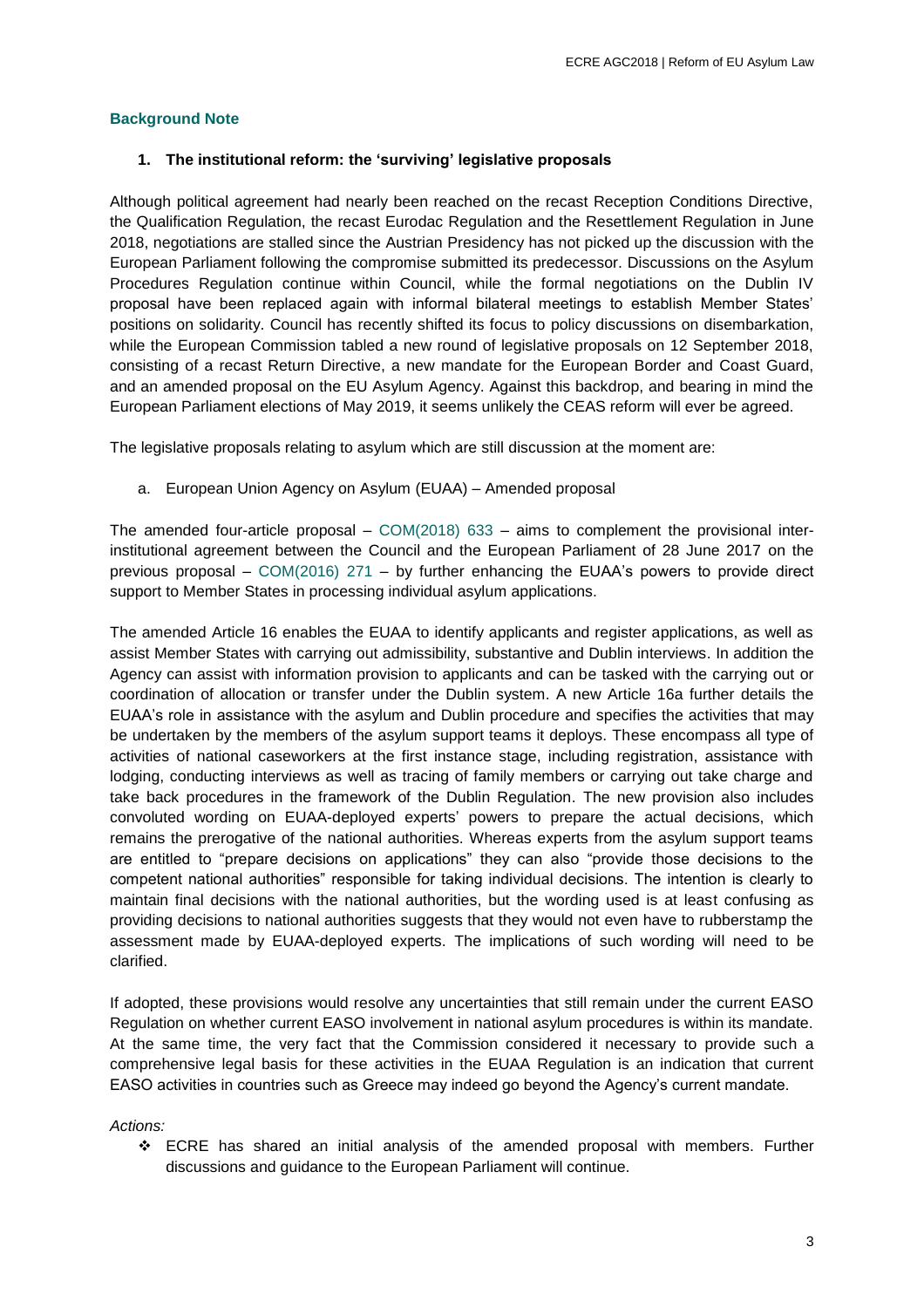- ECRE is monitoring the current involvement of EASO in domestic asylum procedures in Greece, Italy and Cyprus, under a research project funded by the Dutch Council for Refugees. By the end of 2019, ECRE will have led missions to each of these countries and published findings.
- b. Migration Statistics Regulation New proposal

The proposal – [COM\(2018\) 307](https://eur-lex.europa.eu/legal-content/EN/TXT/?uri=COM%3A2018%3A307%3AFIN) – was published on 16 May 2018 and has been swiftly negotiated within the Council and the European Parliament. The Council reached an agreement on a mandate on 31 October 2018, while the European Parliament is now discussing amendments tabled on 12 October 2018 to the draft report published by Cecilia Wikström on 13 September 2018.

The reform appears as a 'technical' proposal but offers valuable opportunities to push for more thorough and systematic provision of asylum statistics, at a time when policymakers debate farreaching proposals on refugee protection without a solid evidence base.

In its [Comments](http://www.asylumineurope.org/sites/default/files/ecre_comments_migrationstatistics.pdf) on the proposal, ECRE has called for an expansion of the Migration Statistics Regulation to require Member States to collect and transmit more data to Eurostat. Additional areas include: detention, age assessment of unaccompanied children, disaggregation of rejection decisions by merit/inadmissibility, disaggregation of withdrawal decisions by cessation/ other grounds, reception.

*Actions:*

- ECRE is closely collaborating with the European Parliament to shape its report on the Migration Statistics Regulation reform in line with our recommendations. Guidance and advice will also be provided in the course of 'trilogue' negotiations. The draft report published by Cecilia Wikström on 13 September 2018 took into account all of our recommendations, while the S&D and Greens' amendments added useful provisions in line with ECRE advice.
- ECRE has made contact with the Council (GSC, Austrian Presidency, Dutch Permanent Representation) and selected national administrations (Greek Asylum Service, Spanish Asylum Office, Belgian Aliens Office, Belgian Commissioner-General for Refugees) to assess their positions on the file. Since the Council rapidly agreed its position without debating the policy implications of the reform, positions are likely to be stated in the course of 'trilogue' negotiations with the Parliament.

## **2. Upholding the asylum** *acquis***: the case of Dublin**

In light of the likely failure of EU co-legislators to agree on the reform of the CEAS, the European Commission is reorienting Council and European Parliament focus towards new legislative reforms aimed at speeding up and increasing returns. Attention, however, should be placed (again) on building protective and sustainable asylum systems, in compliance with the legal standards currently in force.

ECRE has consistently stressed that the 2016 reform package was hastily launched without any solid evidence on the implementation of the second-generation Asylum Directives, <sup>1</sup> only adopted in 2013 and transposed very recently in some countries.<sup>2</sup>

Although the European Commission was required to report on the application of the recast Qualification Directive by June 2015 and the recast Reception Conditions Directive and recast Asylum

<sup>1</sup> <sup>1</sup> Directive 2011/95/EU (recast Qualification Directive); Directive 2013/32/EU (recast Asylum Procedures Directive); Directive 2013/33/EU (recast Reception Conditions Directive).

<sup>&</sup>lt;sup>2</sup> Belgium transposed the recast Asylum Procedures Directive and recast Reception Conditions Directive in March 2018; Greece transposed the recast Reception Conditions Directive in May 2018; Spain has not transposed any of the recast Directives so far.